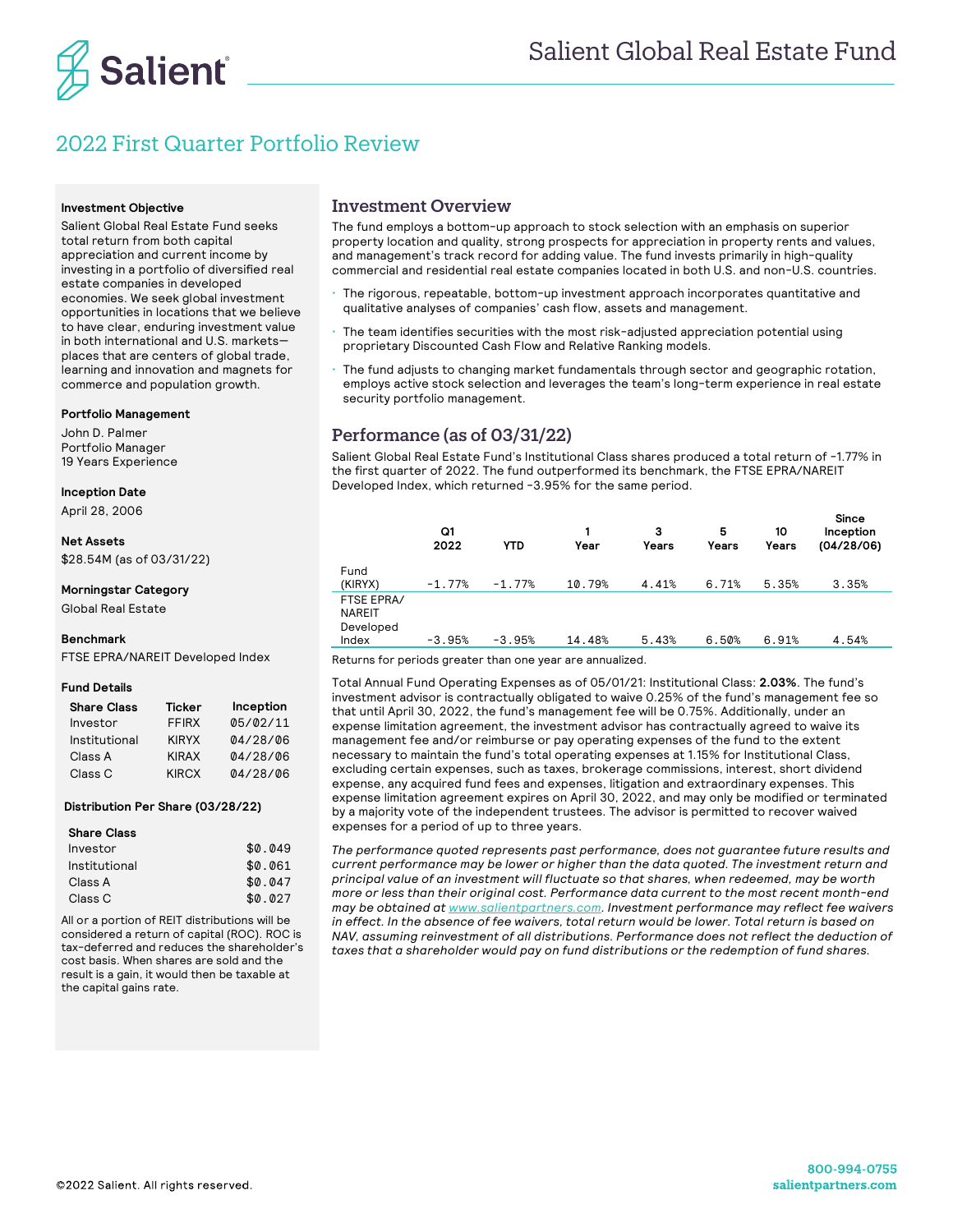

### Market & Performance Review

Following strong investment returns in 2021, global markets swiftly changed course during the first quarter of 2022 as investors assessed mounting risks related to slowing global trade, rising inflation, a destabilized geopolitical environment following Russia's invasion of Ukraine and the prospect of higher interest rates. Individually these risks would likely fail to impact the direction of the broader market; however, the fact that these risks are confronting investors simultaneously, coupled with the hangover effect of the Omicron coronavirus variant, led to the market's retreat in the first quarter. Domestically, these concerns were crystalized on March 16th, when the U.S. Federal Reserve increased the federal funds rate by 25 basis points — the first increases since 2018 — in an effort to reign in record inflation following years of robust government stimulus and accommodative monetary policy stemming from the COVID-19 pandemic.

With this backdrop, the fund's Institutional Class shares ended the quarter down -1.77%. <sup>1</sup> Despite this modest setback in performance, we are proud of the fact that the fund meaningfully outperformed its benchmark, the FTSE EPRA/NAREIT Developed Index, which closed the first quarter down  $-3.95\%$ .<sup>1</sup> The fund benefited from both positive stock selection and country allocation given that foreign property markets, where the fund had an overweight position, were slightly stronger than domestic property markets. As points of reference, U.S. real estate investment trusts (REITs), as represented by the FTSE NAREIT Equity REITs Total Return Index, were down -3.86% during the first quarter, compared to real estate companies in developed markets outside the U.S., as represented by the FTSE EPRA/NAREIT Developed ex-U.S. Index, which posted a negative return of -3.22% during the same period. $^1$ 

It is important to note that while REITs continue to pay dividends on both common and preferred stocks, these dividend levels have compressed like virtually every asset class over the past several years. At quarter-end, the yield available from REIT common stocks in the U.S. was approximately 2.87% and the yield on real estate companies in developed markets outside the U.S. was approximately  $3.50\%$  (in both cases, pre-tax). $^2$  This yield is down approximately 200 basis points (2.00%) from just a couple years ago.<sup>2</sup> Thus, while income remains an important part of the fund's total return objective, we believe that capital appreciation will likely continue to be the biggest driver of the fund's total return.

With pricing for many property stocks weakening during the first quarter, we remain mindful of the lingering impacts that the pandemic continues to have on certain property sectors, most acutely lodging, retail and office REITs. While these sectors have seen some incremental improvement over the past seven quarters, they continued to face headwinds in terms of fundamentals (occupancy, leasing, rent levels, redevelopment of vacant space, etc.) during this period of heightened uncertainty, and it is anticipated that it will likely take several additional quarters for operations to return to pre-pandemic levels. However, we continue to believe in a long view and in the opportunities that volatility may bring.

### Dividend Income<sup>3</sup>

While there can be no assurance of the fund's actual future dividend payments to its shareholders, we are pleased with the opportunity for recurring cash dividend income in the context of our total return goals.

# Attribution (as of 03/31/22)

The charts below show the fund's global allocation during the first quarter and how various regions affected portfolio performance. First quarter results were mixed. The fund's Asia/Pacific exposure (mainly to Singapore) was the best regional performer and added to the fund's overall performance. The fund's exposure to real estate companies in North America, Europe and the United Kingdom detracted from performance in the first quarter.



### **Global Allocation (Average During Period)**



*Source: Bloomberg, as of 03/31/22. These holdings may not reflect the current or future positions in the portfolio. Current or future portfolio holdings are subject to risk. Portfolio holdings are subject to change. For illustrative purposes only.*

<sup>1</sup> Salient and Bloomberg, as of 03/31/22

<sup>2</sup> Bloomberg, as of 03/31/22

 $^3$  Dividends are not guaranteed and a company's future abilities to pay dividends may be limited. A company currently paying dividends may cease paying dividends at any time.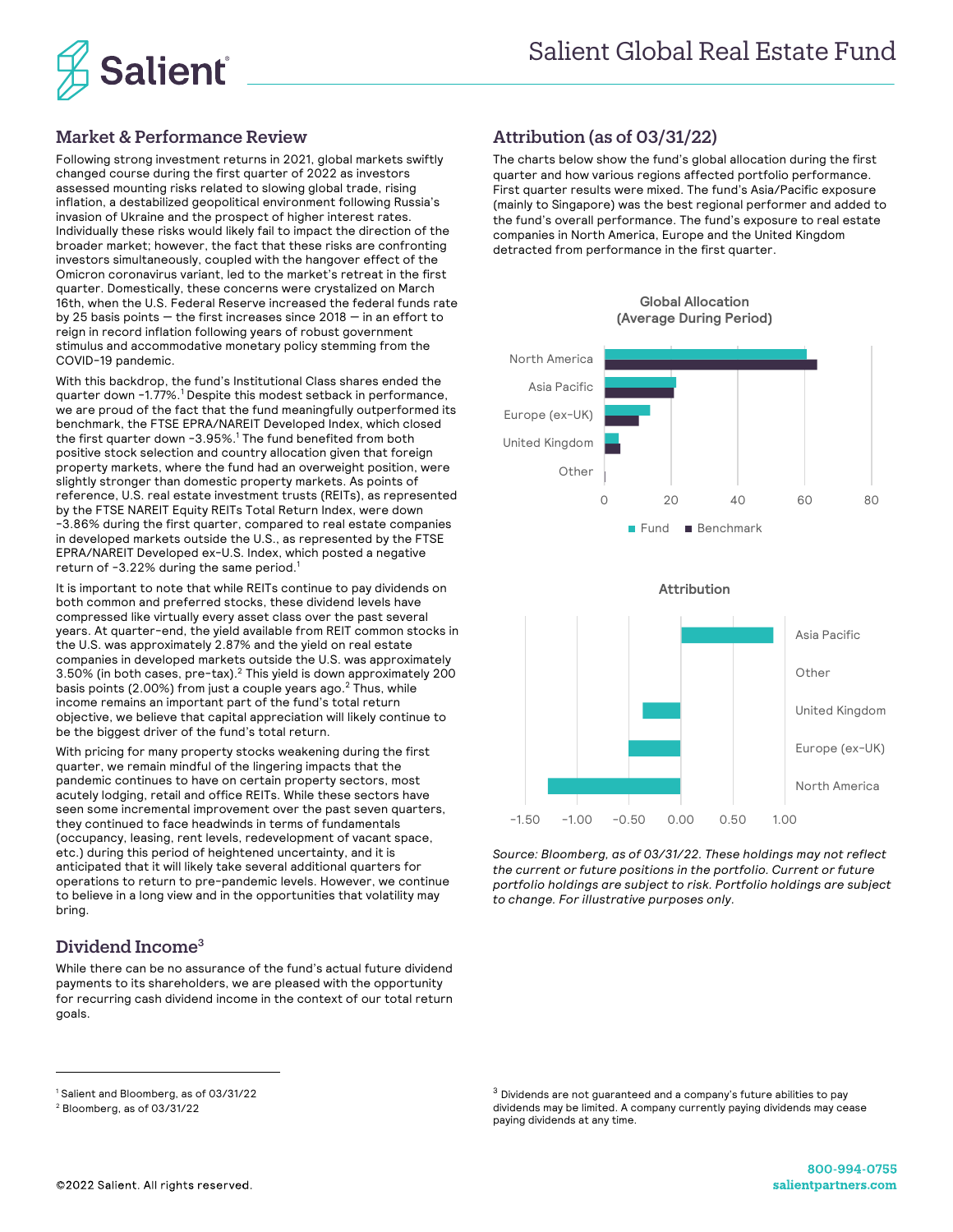

## Investment Outlook

Despite the fund's modestly negative absolute return for the first quarter, we are proud of the attractive relative returns we generated compared to the fund's benchmark and peer groups. Further, we believe our portfolio positioning and transaction flexibility position us well for opportunities that may arise as the year progresses. Importantly, the fund's income component, in our opinion, is resilient, and we believe opportunities for gains from price performance and good stewardship decisions may well persist.

Especially in times of disruption, it's important to remember that we pursue total return from both capital appreciation and current income from a diversified portfolio of high-quality real estate companies. We believe our companies are positioned to navigate this challenging time and to exploit opportunities that may become available.

We remain confident of the fund's future and welcome any questions or comments. As always, thank you for your confidence and trust.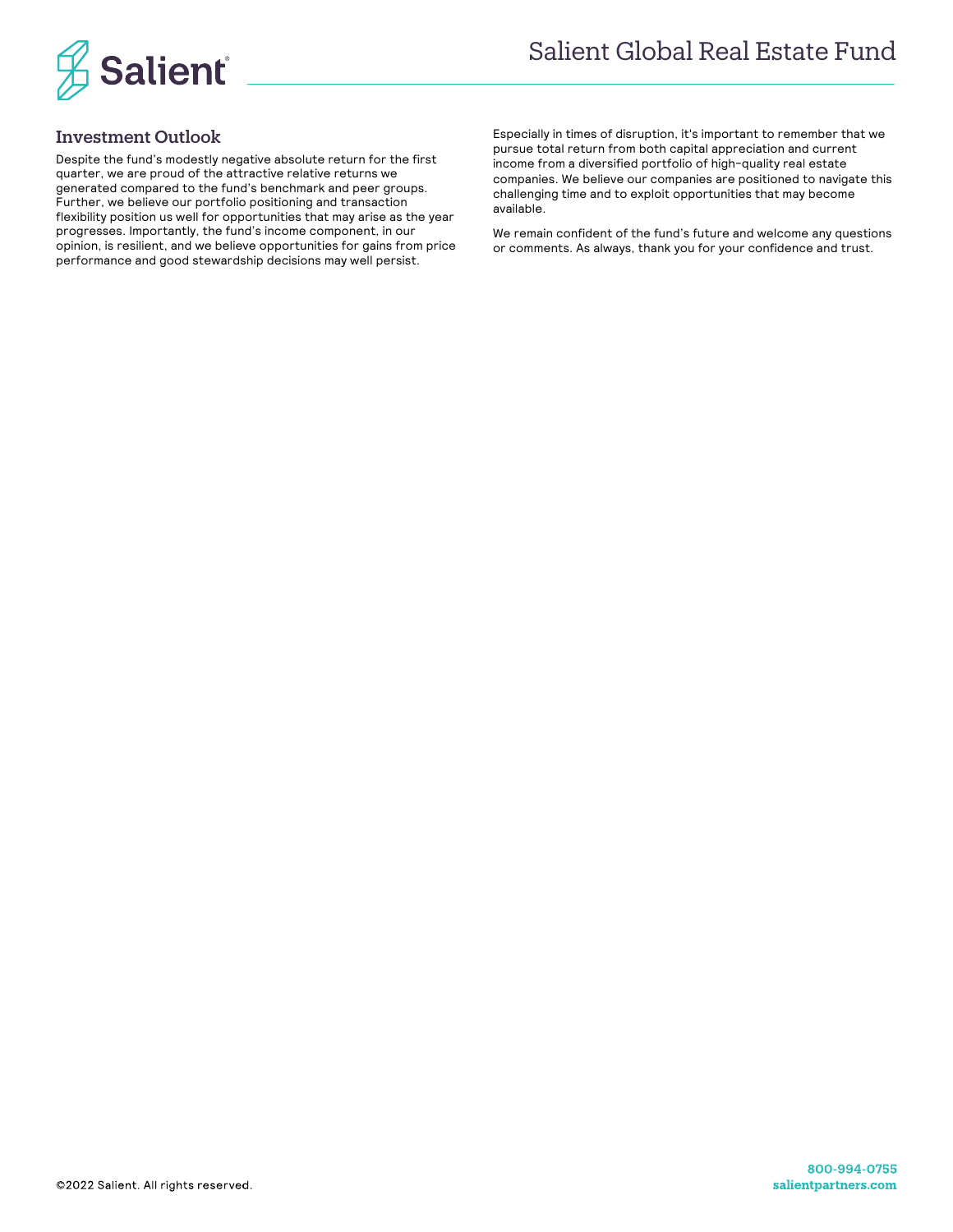

# Performance (%) as of 03/31/22

|                                  | Q1      | <b>YTD</b> | 1 YR  | 3 YR | <b>5 YR</b> | <b>10 YR</b> | <b>Since</b><br>Inception |
|----------------------------------|---------|------------|-------|------|-------------|--------------|---------------------------|
| Investor                         | $-1.90$ | $-1.90$    | 10.40 | 4.04 | 6.34        | 5.00         | 4.31                      |
| Institutional                    | $-1.77$ | $-1.77$    | 10.79 | 4.41 | 6.71        | 5.35         | 3.35                      |
| Class A @NAV*                    | $-1.85$ | $-1.85$    | 10.38 | 4.00 | 6.30        | 4.94         | 3.00                      |
| Class A @MOP**                   | $-7.48$ | $-7.48$    | 4.01  | 1.96 | 5.05        | 4.32         | 2.62                      |
| Class C @NAV <sup>+</sup>        | $-2.05$ | $-2.05$    | 9.71  | 3.42 | 5.67        | 4.33         | 2.34                      |
| Class C @MOP#                    | $-3.03$ | $-3.03$    | 8.71  | 3.42 | 5.67        | 4.33         | 2.34                      |
| FTSE EPRA/NAREIT Developed Index | $-3.95$ | $-3.95$    | 14.48 | 5.43 | 6.50        | 6.91         | 4.54                      |

Returns for periods greater than one year are annualized.

\* Excludes sales charge. \*\* Reflects effects of the fund's maximum sales charge of **5.75%.**

† Excludes the effects of the 1% contingent deferred sales charge. ‡ Includes the effects of the 1% contingent deferred sales charge.

*The performance quoted represents past performance, does not guarantee future results and current performance may be lower or higher than the data quoted. The investment return and principal value of an investment will fluctuate so that shares, when redeemed, may be worth more or less than their original cost. Performance data current to the most recent month-end may be obtained at www.salientpartners.com. Investment performance may reflect fee waivers in effect. In the absence of fee waivers, total return would be lower. Total return is based on NAV, assuming reinvestment of all distributions. Performance does not reflect the deduction of taxes that a shareholder would pay on fund distributions or the redemption of fund shares.*

Total Annual Fund Operating Expenses by Share Class as of 05/01/21: Investor Class: **2.38%**; Institutional Class: **2.03%**; Class A: **2.43%**; Class C: **2.98%**. The fund's investment advisor is contractually obligated to waive 0.25% of the fund's management fee so that until April 30, 2022, the fund's management fee will be 0.75%. Additionally, under an expense limitation agreement, the investment advisor has contractually agreed to waive its management fee and/or reimburse or pay operating expenses of the fund to the extent necessary to maintain the fund's total operating expenses at 1.50% for Investor Class, 1.15% for Institutional Class, 1.55% for Class A and 2.10% for Class C shares, excluding certain expenses, such as taxes, brokerage commissions, interest, short dividend expense, any acquired fund fees and expenses, litigation and extraordinary expenses. This expense limitation agreement expires on April 30, 2022, and may only be modified or terminated by a majority vote of the independent trustees. The advisor is permitted to recover waived expenses for a period of up to three years.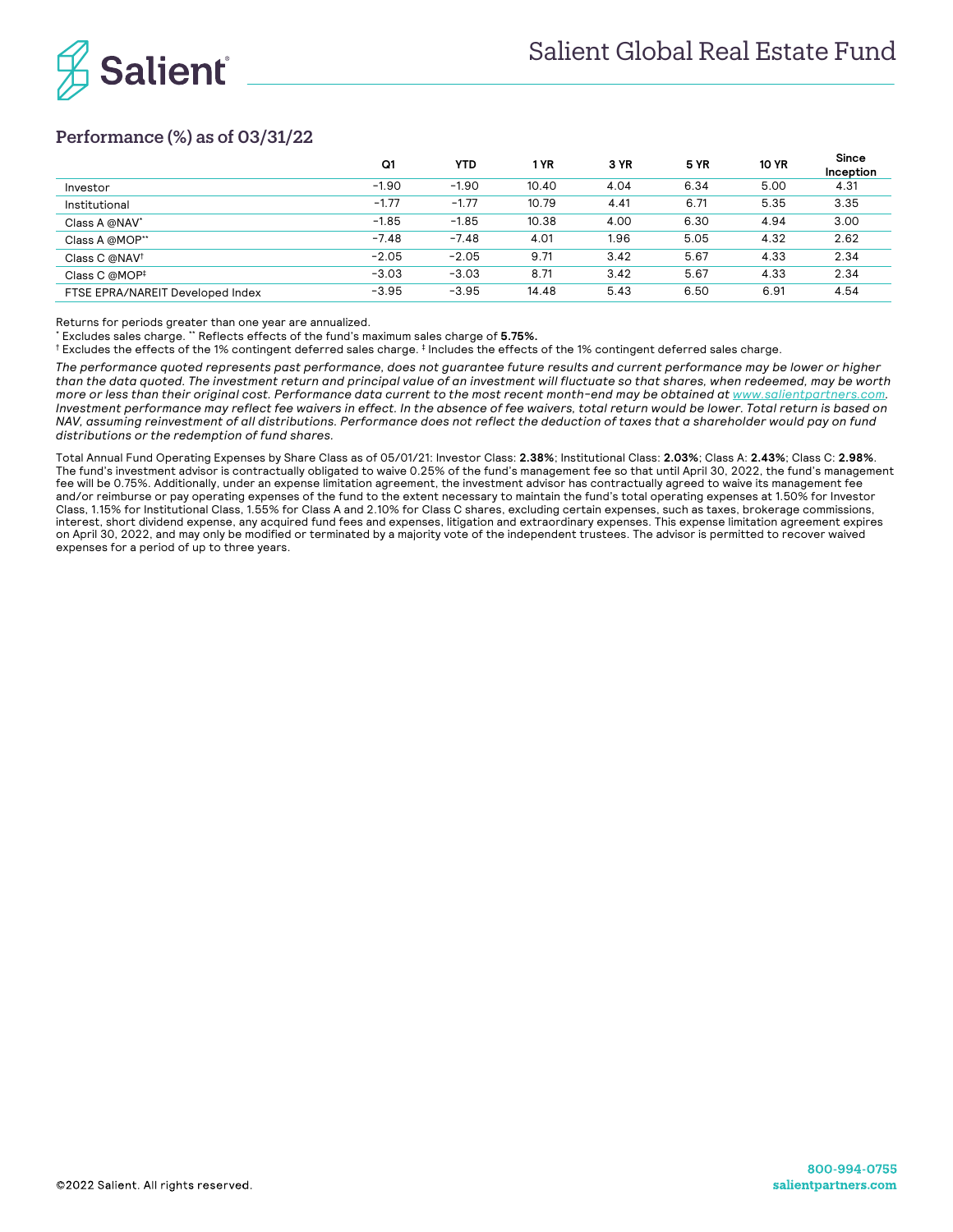

# Top 10 Contributors & Detractors by Holding (as of 03/31/22)

| <b>Top Contributors</b>                   | Contribution | <b>Top Detractors</b>                                                                              | Contribution |  |
|-------------------------------------------|--------------|----------------------------------------------------------------------------------------------------|--------------|--|
| CapitaLand Investment Limited (CLI SP)    | 0.55%        | American Tower Corp. (AMT US)                                                                      | $-0.61%$     |  |
| Boston Properties, Inc. (BXP US)          | 0.45%        | Federal Realty Investment Trust (FRT US)                                                           | $-0.42%$     |  |
| SL Green Realty Corp. (SLG US)            | 0.37%        | Alexandria Real Estate Equities, Inc. (ARE US)                                                     | $-0.41%$     |  |
| Farmland Partners, Inc. (FPI US)          | 0.32%        | Americold Realty Trust (COLD US)                                                                   | $-0.40%$     |  |
| Ventas, Inc. (VTR US)                     | 0.31%        | Vonovia SE (VNA GR)                                                                                | $-0.36%$     |  |
| Mitsui Fudosan Co., Ltd. (8801 JP)        | 0.25%        | Equinix, Inc. (EQIX US)                                                                            | $-0.35%$     |  |
| Apple Hospitality REIT, Inc. (APLE US)    | 0.25%        | Crown Castle International Corp. (CCI US)                                                          | $-0.27%$     |  |
| MERLIN Properties SOCIMI, S.A. (MRL SM)   | 0.20%        | PotlatchDeltic Corp. (PCH US)                                                                      | $-0.26%$     |  |
| Mitsubishi Estate Company, Ltd. (8802 JP) | 0.15%        | Gecina S.A. (GFC FP)                                                                               | $-0.24%$     |  |
|                                           |              | Granite Real Estate Investment Trust Stapled<br>Units - 1 Granite RE Inc + 1 TU Granite REIT (GRT- |              |  |
| DiamondRock Hospitality Company (DRH US)  | 0.10%        | U CN)                                                                                              | $-0.23%$     |  |

*Source: Bloomberg. Past performance does not guarantee future results. These holdings may not reflect the current or future positions in the portfolio.*

# Top Five Contributors & Detractors by Country (as of 03/31/22)

| <b>Top Contributors</b> | Contribution | <b>Top Detractors</b> | Contribution |
|-------------------------|--------------|-----------------------|--------------|
| Singapore               | 0.59%        | United States         | $-0.92%$     |
| Japan                   | 0.36%        | United Kingdom        | $-0.37%$     |
| Spain                   | 0.13%        | Canada                | $-0.37%$     |
| Netherlands             | $0.08\%$     | Germany               | $-0.36%$     |
| Australia               | 0.01%        | France                | $-0.24%$     |

*Source: Bloomberg. Past performance does not guarantee future results. These holdings may not reflect the current or future positions in the portfolio.*